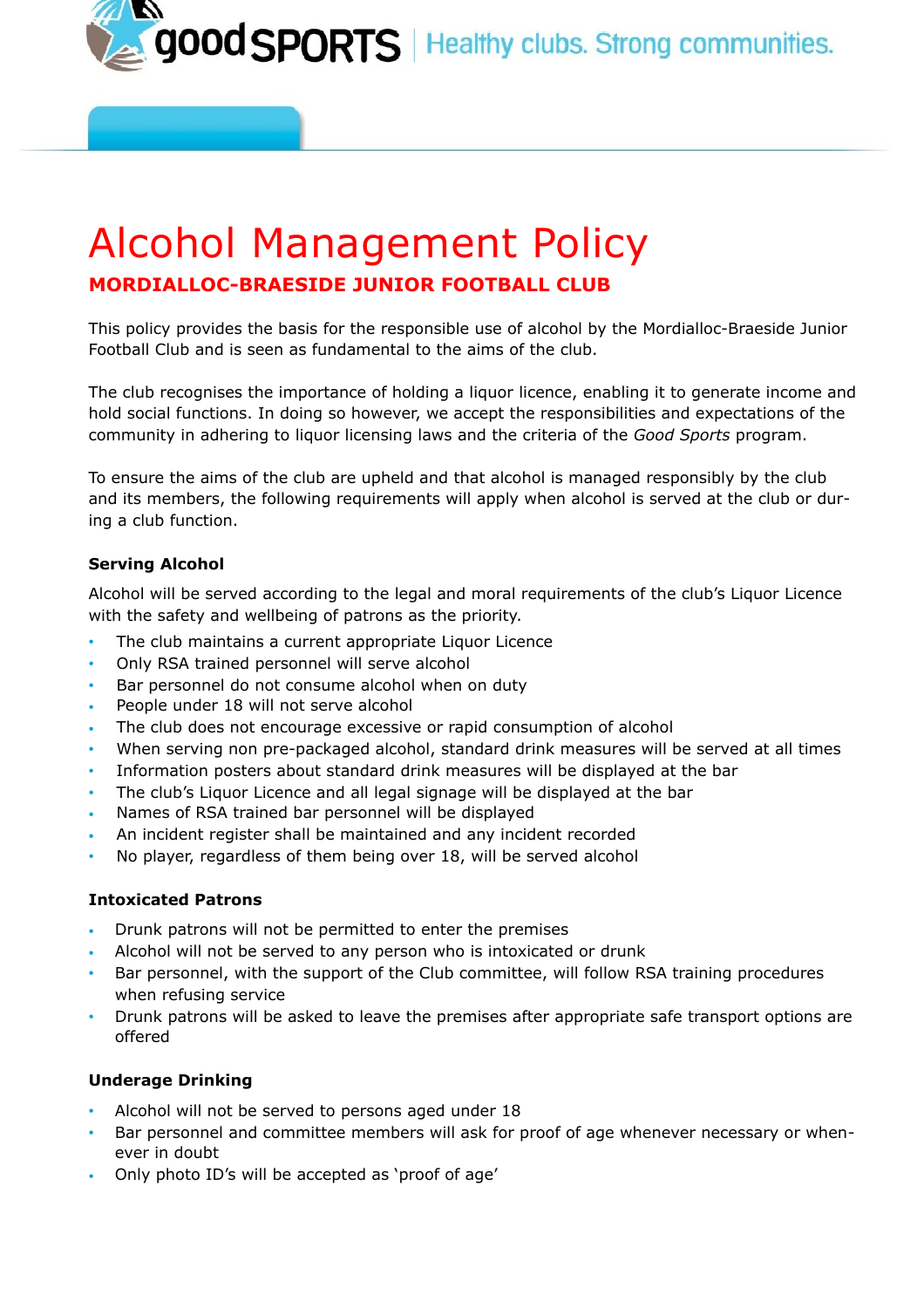# **Alcohol Alternatives**

The club recognises that alcohol is not the only revenue stream available and actively encourages the sales of alternative products to that of alcohol.

- Tap water is provided free of charge (where available)
- One low-alcoholic drink and at least four non-alcoholic drink options are always available and are at least 10% cheaper than full-strength alcoholic drinks
- Substantial food is available when the bar is open for more than 90 minutes or more than 15 people are present
- The club will never use alcohol for player awards. The Club will avoid where possible using alcohol for fundraising prizes

# **Safe Transport**

The club has a (separate) Safe Transport Policy that is reviewed regularly in conjunction with this Alcohol Management Policy.

#### **Smoke-Free**

The club has a (separate) Smoke Free Policy that is reviewed regularly in conjunction with this Alcohol Management Policy.

#### **Non-Compliance**

All club committee members will enforce the alcohol management policy and any non-compliance, particularly in relation to Licencing Laws and will be handled according to the following process:

- Explanation of the club policy to the person(s) concerned, including identification of the section of policy not being complied with, and
- Continued non-compliance with the policy should be handled by at least two committee members who will use their discretion as to the action taken, which may include asking the person(s) to leave the club facilities or function

#### **Committee Policy Management**

The presence of committee members is essential to ensure the operation of the bar and compliance with this policy. At least two committee members who are RSA trained are required to be present at all club functions when the bar is open.

Key responsibilities of the duty committee members are to:

- Meet visiting police, cooperate and assist with any inquiries,
- Compliance in respect of persons under 18 years of age on premises,
- Recording any incidents in the incident register, and
- Ensuring strict compliance with all sections of this policy in accordance with legal requirements and the *Good Sports* program.